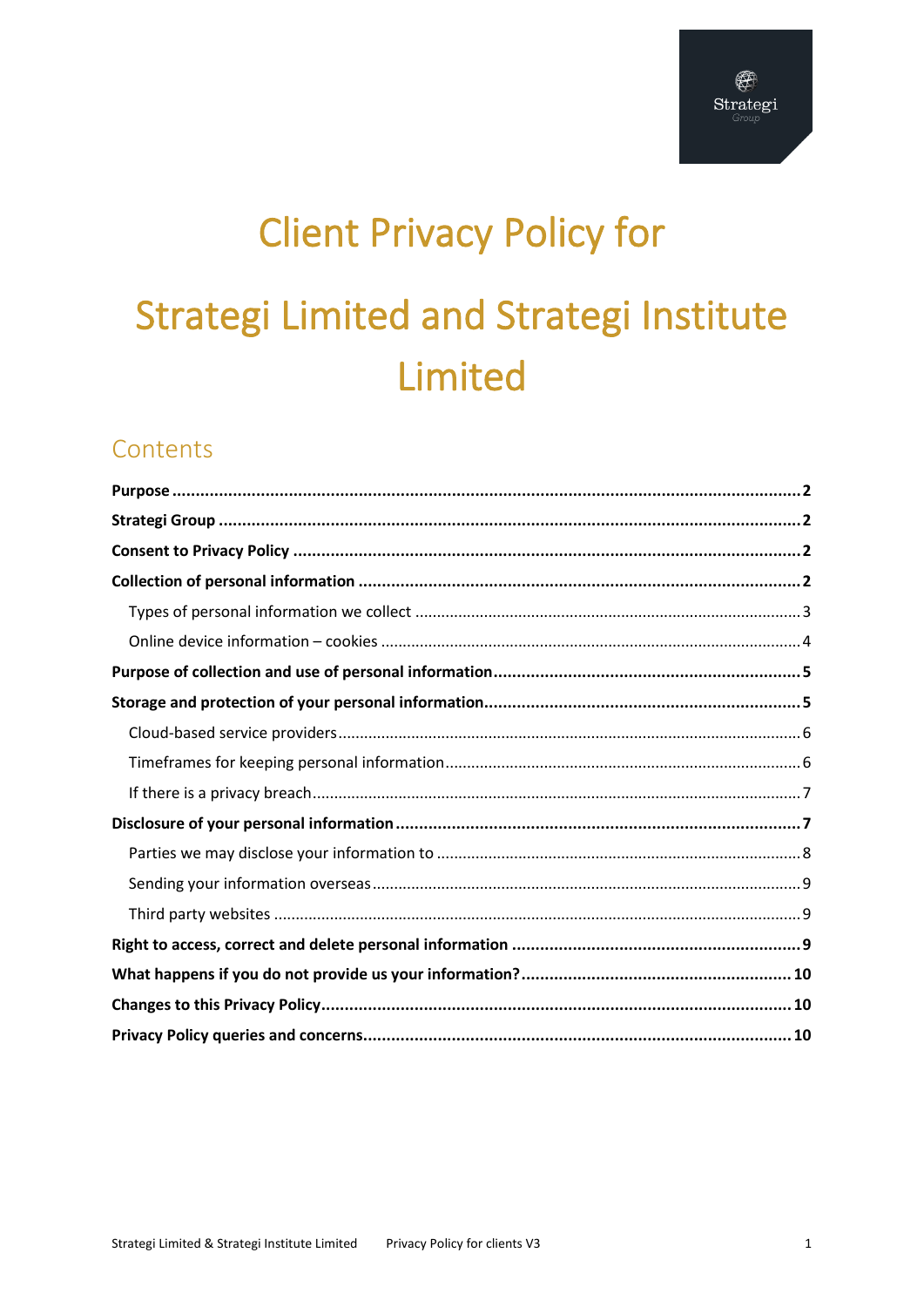# <span id="page-1-0"></span>Purpose

We know that how we collect, use, disclose and protect your information is important to you, and we value your trust. That's why protecting your information and being clear about what we do with it is a vital part of our relationship with you.

The purpose of this Privacy Policy is to inform our clients and any users of our digital platforms (i.e. our website, social media pages, and online learning platform Radar) about how we comply with the requirements of the New Zealand Privacy Act 2020 ("the Privacy Act") in managing personal information.

# <span id="page-1-1"></span>Strategi Group

Our business (Strategi Group) has two distinct arms. Strategi Institute (Strategi Institute Limited) is an educational facility and provides training to students, and Strategi Compliance (Strategi Limited), which provides auditing and consultancy services to financial service businesses. The two different arms of our business (Strategi Compliance and Strategi Institute) collect different types of information from the different clients it interacts with and use the information in different ways. This privacy policy aims to make the distinctions clear as to what is collected and how it is used by each company.

Throughout this policy, where "Strategi Group", "we", "our", and "us" are used, these terms refer to both Strategi Institute and Strategi Compliance collectively.

# <span id="page-1-2"></span>Consent to Privacy Policy

Please note that when you contact us through our website, Radar or social media pages, you are agreeing to this Privacy Policy. If you do not agree with this Privacy Policy, please do not contact us through any of our digital platforms, but call us on +64 9 414 1300. If you do not agree with this Privacy Policy, but have viewed this Privacy Policy through our website, your [online device](#page-3-0)  [information](#page-3-0) may have already been collected. This information will be treated in accordance with this Privacy Policy.

# <span id="page-1-3"></span>Collection of personal information

Personal Information is defined in the Privacy Act as information about an identifiable individual (a natural person as opposed to a company or other legal entity).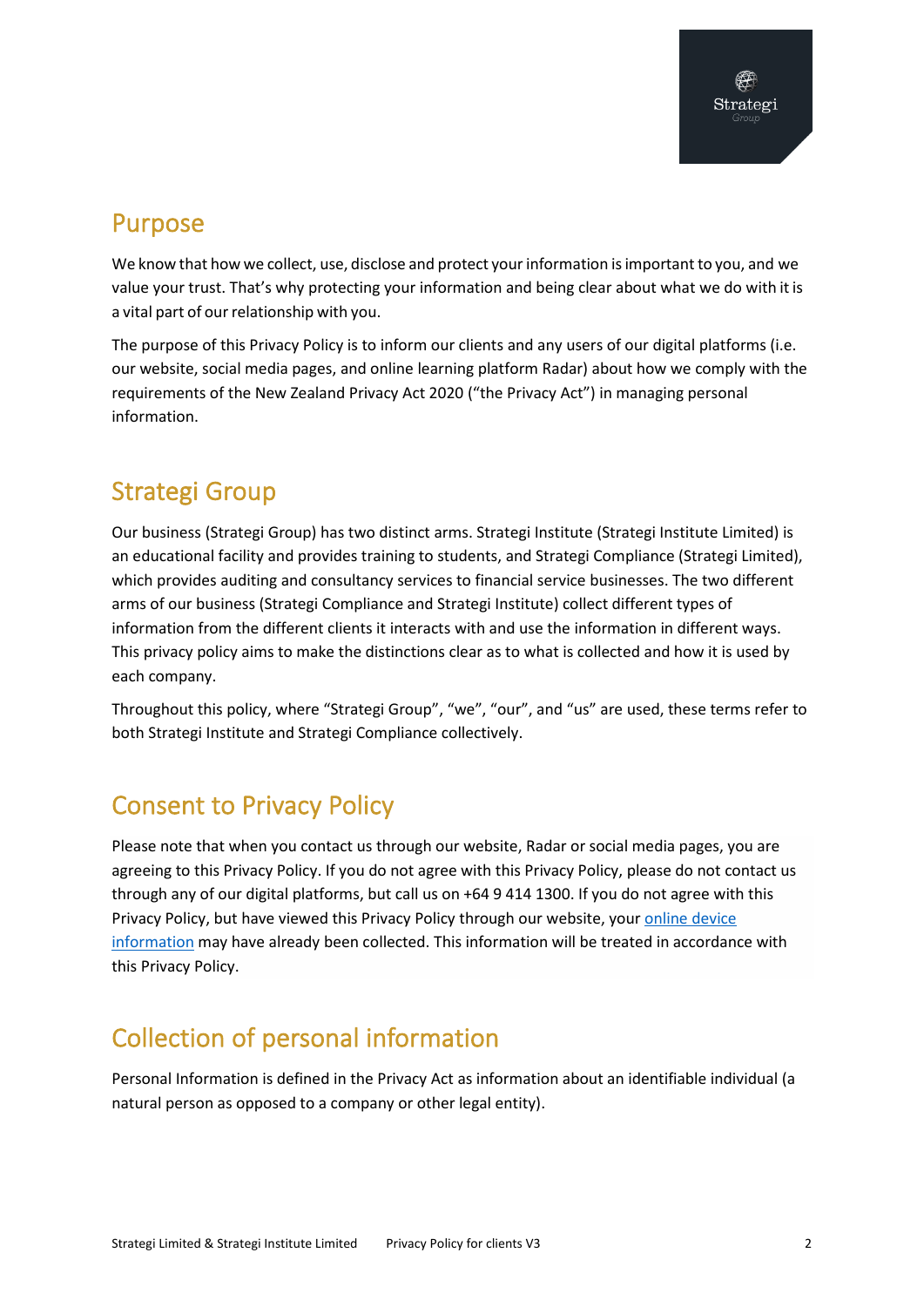#### <span id="page-2-0"></span>**Types of personal information we collect**

The types of personal information we collect will vary depending on the nature of your dealings with us. We only collect personal information that is necessary. Where reasonable and practicable, we will collect your personal information directly from you and inform you that we are collecting it.

We mainly collect personal information directly from you, for example:

- Over the telephone or a video call (such as over Microsoft Teams, Zoom or Skype) e.g. when you talk to our staff;
- Through one of our digital platforms like our website, Radar, Facebook and LinkedIn pages (including through any online chat).
- When you email or write to us; or
- When you participate in a marketing campaign, competition or promotion (or a similar event) administered by us or our representatives.

If it is not obvious that we are collecting personal information from you, we will do our best to make it clear to you so that you are always aware when information is being collected.

Generally, the types of personal information we collect and hold include your:

- Name;
- Contact details (such as your email address, postal address, phone number);
- Details relating to your use of any product and/or service offered by us;
- Details of your enquiry;
- Details of any preferences you tell us about (such as subscription preferences);
- Customer Due Diligence (CDD) documentation for your clients, collected by you under the Anti-Money Laundering and Countering Financing of Terrorism Act 2009 (AML/CFT Act), and provided to us for the purpose of completing an audit – (Strategi Compliance only).

Strategi Institute collects additional information from the people it interacts with and provides services to. These additional types of information include:

- Residency/citizenship status;
- Tax status;
- Gender;
- Date of Birth;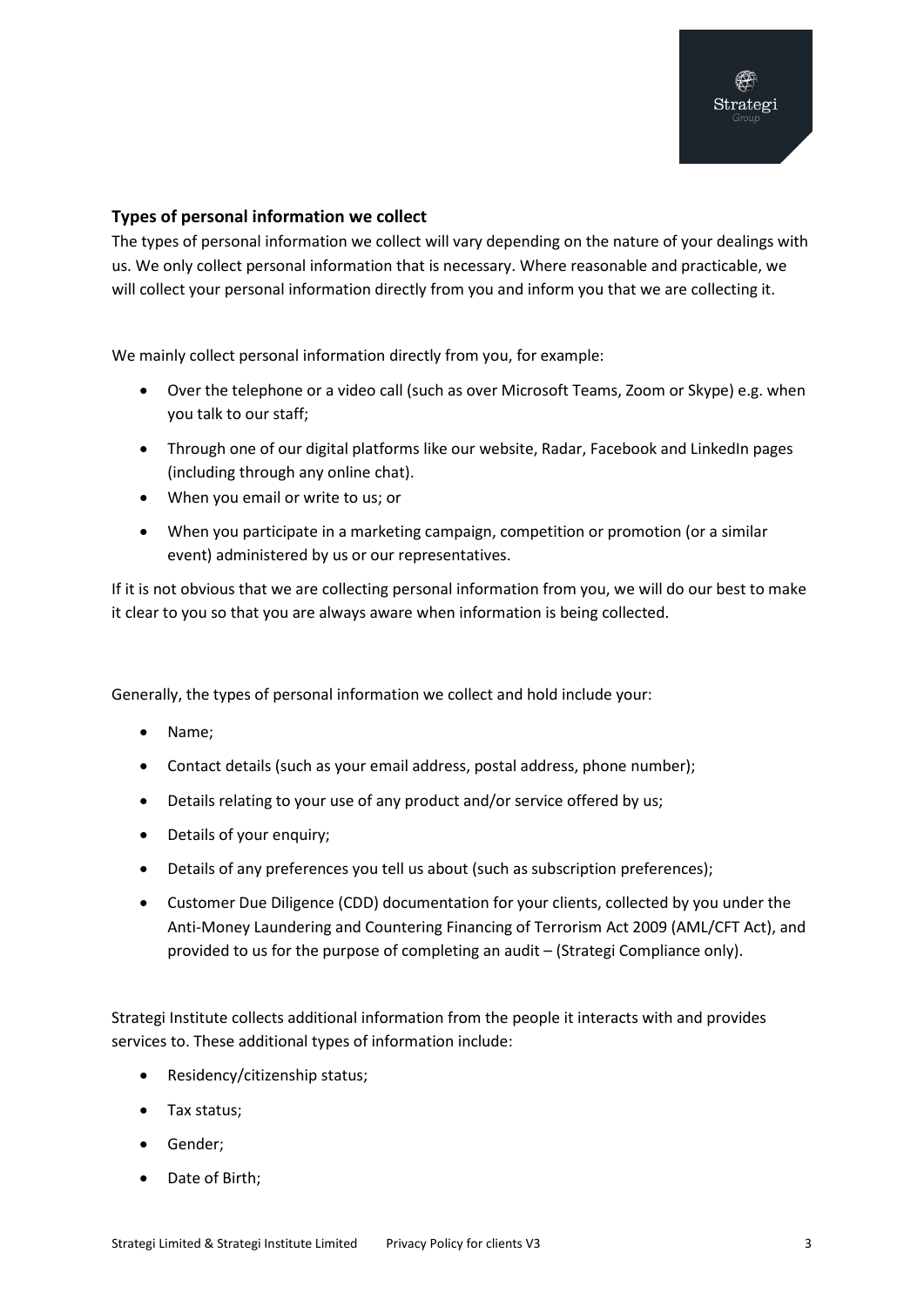- Ethnicity;
- National Student Number (NSN);
- Who is paying for the course;
- Documentation to verify identity and address (passport, birth certificate, drivers' licence etc.);
- Documentation to evidence proficiency in English language.

We may also collect personal information about you from:

• Publicly available sources e.g. via the internet;

(For students and clients of Strategi Institute only):

- Your employer to check adviser compliance as to completion of required level of study/ competence, knowledge, and skill.
- Shopify, our third party payment service provider where you have enrolled in one of our courses or purchased a product online.

We collect your personal information from the above parties (other than publicly available sources and Shopify) where we have received your express consent to do so. We are not responsible for the privacy or security practices of the above parties and the parties described above are not covered by this Privacy Policy.

#### <span id="page-3-0"></span>**Online device information – cookies**

If you are visiting us through our website or social media pages or engaging with marketing communications that we send you, then we collect information about your use and experience on these by using cookies.

Read our [Cookie Statement](https://strategi.co.nz/storage/Resources/Strategi%20Group%20cookie%20statement%20V1.pdf) and understand what cookies are, why we use them, and how to change your cookie settings.

When you interact with us through our website, Radar, social media pages or engage with marketing communications, the information collected through the cookies may include:

- The date and time of visits;
- Website page (or pages) viewed;
- The website from which you accessed the internet and our website or other digital platform;
- How you navigate through the website and interact with pages (including any fields completed in forms and applications completed (where applicable));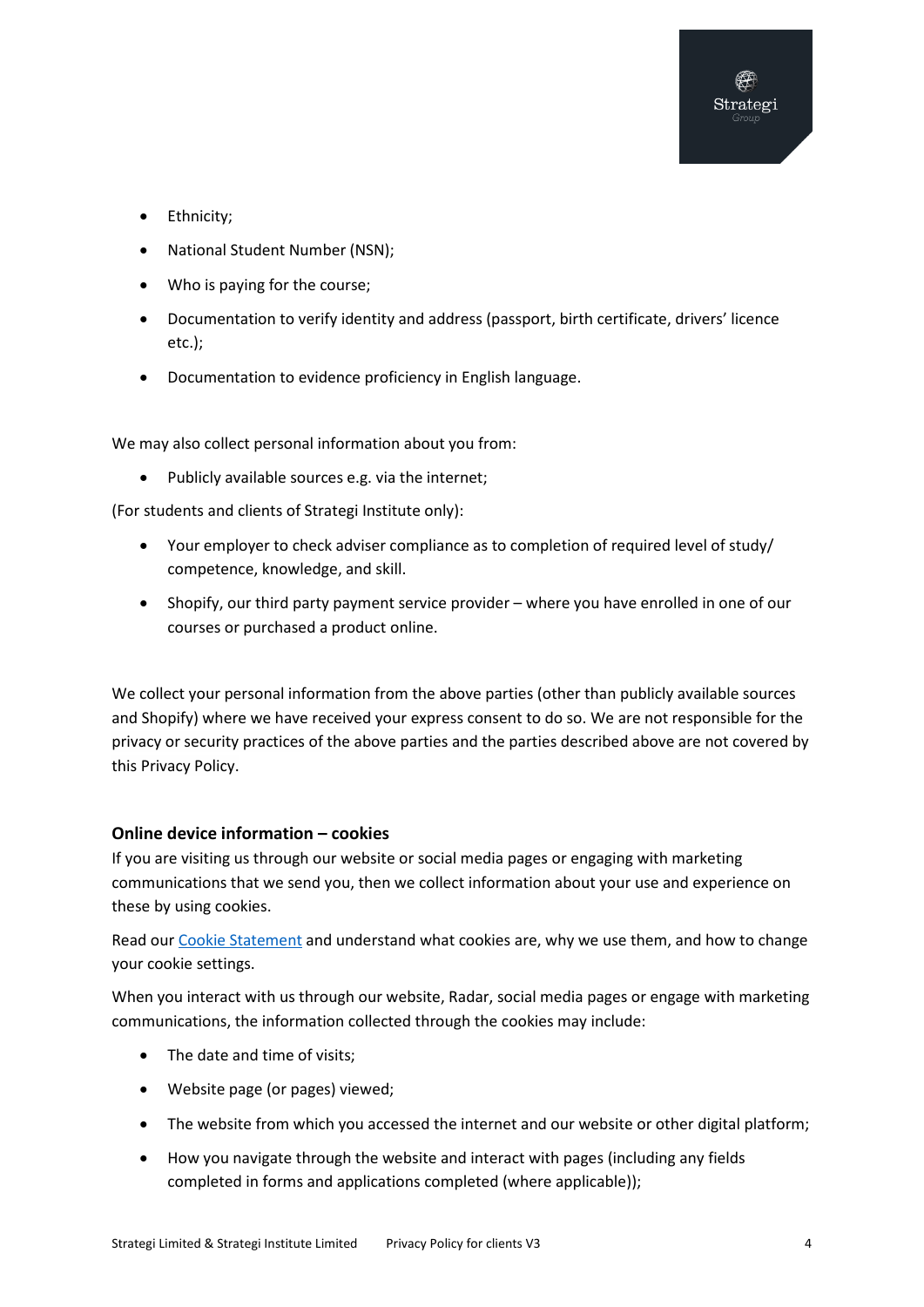- Information about your location;
- Information about the device used to visit our digital platform; and
- IP address (or addresses), and the type of web browser used.

We will not ask you to supply personal information publicly over Facebook, LinkedIn, Radar or any other social media platform that we use. Sometimes we may invite you to send your details to us through a private message, for example, to answer a question. You may also be invited to share your personal information through secure channels to participate in other activities, such as competitions, but we would require your express consent prior to us including you in such activities.

# <span id="page-4-0"></span>Purpose of collection and use of personal information

Any personal information you provide to us may be used to:

- Check whether you are eligible for the product or services offered by us;
- Facilitate those services;
- Provide information that you request; and / or
- Provide you with further information about our other products and services.

We also have an obligation to maintain personal information to disclose to regulatory and similar bodies - see "Disclosure [of your personal information"](#page-6-1) below. These bodies have a legal right to such information.

# <span id="page-4-1"></span>Storage and protection of your personal information

We may electronically record and store personal information which we collect from you. When we do so, we will take all reasonable steps to keep it secure and prevent unauthorised disclosure.

However, we cannot promise that your personal information will not be accessed by an unauthorised person (e.g. a hacker) or that unauthorised disclosures will not occur. If we provide you with any passwords or other security devices (e.g. for your Radar subscription), it is important that you keep these confidential and do not allow them to be used by any other person. You should notify us immediately if the security of your password or security device is breached, this will help prevent the unauthorised disclosure of your personal information.

Some information we hold about you will be stored in paper files, but most of your information will be stored electronically on physical hard drives and on the cloud, by cloud service providers – see ["Cloud-based service providers](#page-5-0)**"** below.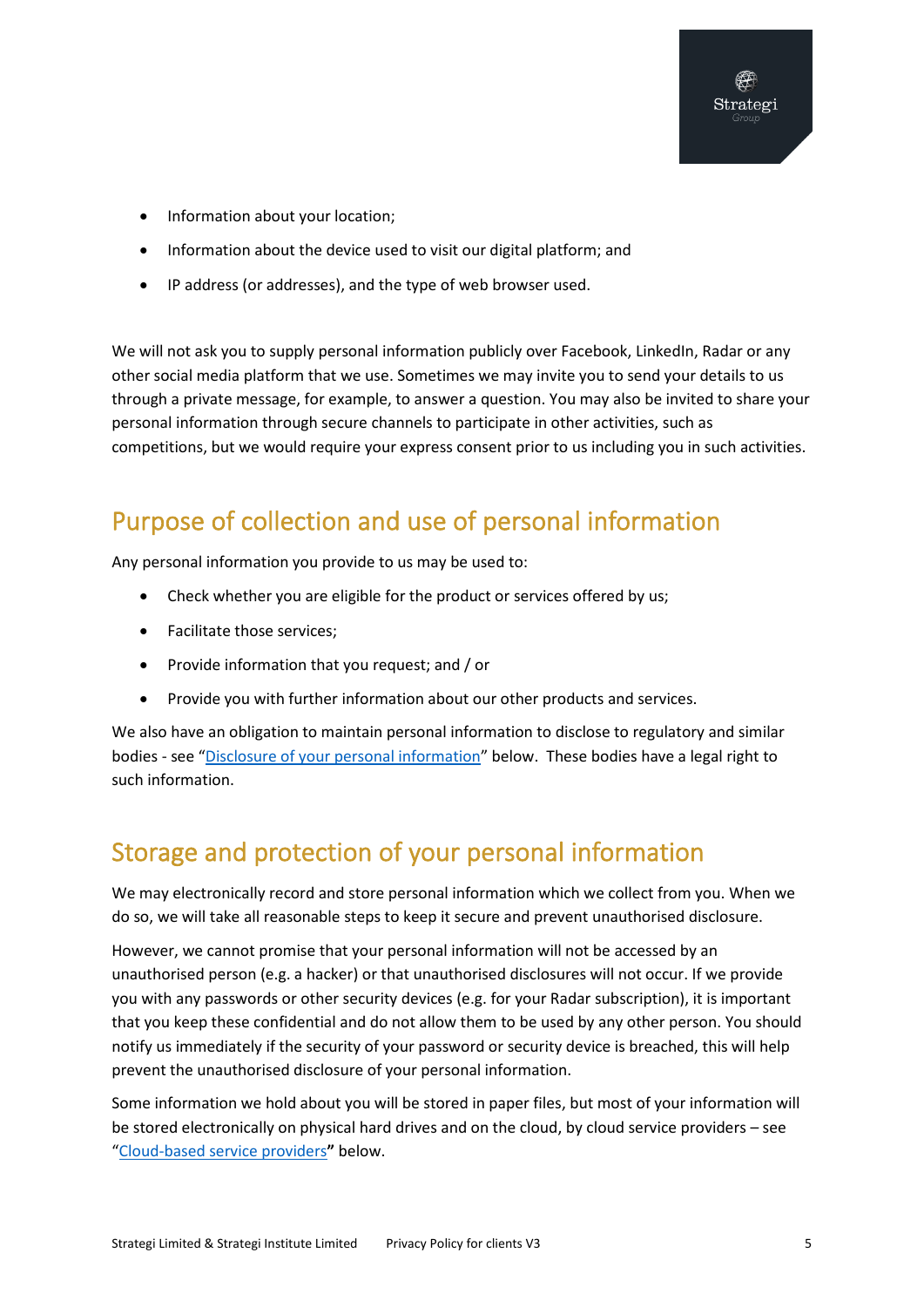We use a range of physical and electronic security measures to protect the security of the personal information we hold, including:

- Access to information systems is controlled through identity and access management;
- Our buildings are secured with a combination of locks, monitored alarms and cameras to prevent unauthorised access;
- Employees are bound by internal information security policies and are required to keep information secure;
- Employees in the Strategi Compliance business have restricted access to the personal information stored by the Strategi Institute. Strategi Compliance employees cannot access sensitive personal information (such as age, gender, ethnicity) about students of Strategi Institute.
- Employees are required to complete annual training about information security and privacy;
- When we send information overseas or use service providers to process or store information, we put arrangements in place to protect your information;
- We regularly monitor and review our compliance (and our service providers' compliance) with internal policies and industry best practice.
- We only keep information for as long as we need it, or as long as the law requires us to. We have a records management policy that governs how we manage our information and records to make sure we destroy any information that is outdated, irrelevant or unnecessary.

#### <span id="page-5-0"></span>**Cloud-based service providers**

We use third party service providers to store and process most of the information we collect. We use Microsoft Azure and Zoho One cloud servers located in Australia. We ensure that our cloudbased service providers are subject to appropriate security and information handling arrangements and that the information stored or processed by them remains subject to confidentiality obligations.

#### <span id="page-5-1"></span>**Timeframes for keeping personal information**

We take reasonable steps to destroy or permanently de-identify any personal information as soon as practicable after the date at which it has no legal or regulatory purpose, or we have no legitimate business purpose with it. We have a records management policy that governs how we manage our information and records to enable us to destroy any information that is outdated, irrelevant or no longer necessary.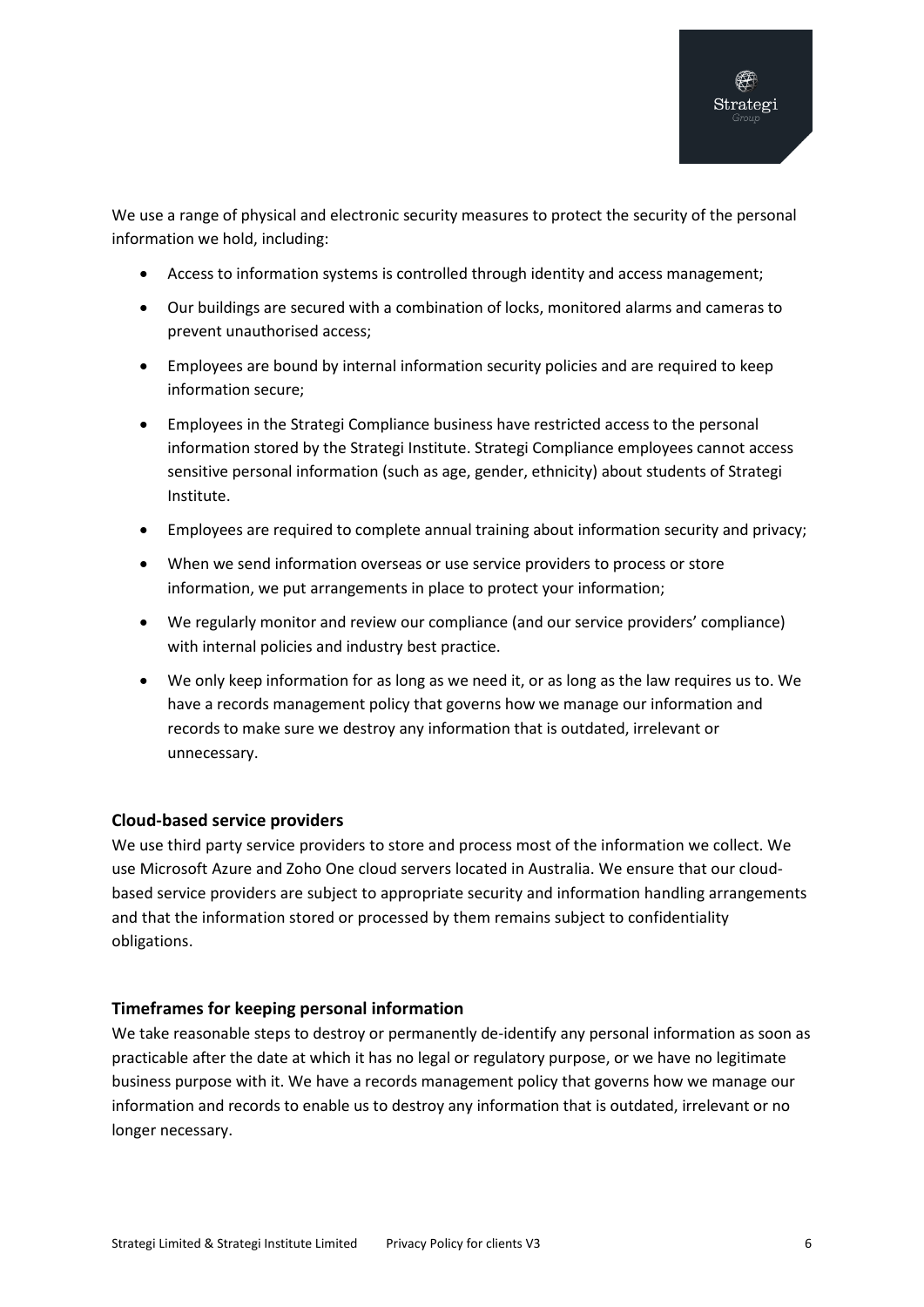#### **Sharing Information**

When you share your personal, company or client documentation (i.e. passports, client files, CDD identification and verification documents) with us to enable us to complete the scope of work assigned, we retain this information for different periods of time depending on the work involved and we have systems and processes in place to ensure that all documentation is safely stored and destroyed. (i.e. for the purpose of completing an AML/CFT audit, documents and staff vetting information that you send us is securely destroyed approximately one month after we have sent you the final audit report). Please contact us if you require more information on how long we retain your information. You can do so by contacting us at:

PO Box 301426, Albany, North Shore 0752, Auckland, New Zealand

Or via email at [info@strategi.co.nz](mailto:info@strategi.co.nz) 

If you provide us with access to your file sharing service (i.e. Dropbox, Sharepoint etc) that contains your personal, company or client information, then you must take all reasonable steps to keep it secure and prevent unauthorised disclosure. It is your responsibility to remove our access after the time period that meets your business or personal requirements.

#### <span id="page-6-0"></span>**If there is a privacy breach**

We work hard to keep your personal information safe. However, despite applying strict security measures and following industry standards to protect your personal information, there is still a possibility that our security could be breached. If we experience a privacy breach, where there is a loss or unauthorised access or disclosure of your personal information that is likely to cause you serious harm, we will, as soon as we become aware of the breach:

- Seek to quickly identify and secure the breach to prevent any further breaches and reduce the harm caused;
- Assess the nature and severity of the breach, including the type of personal information involved and the risk of harm to affected individuals;
- Advise and involve the appropriate authorities where criminal activity is suspected;
- Where appropriate, notify any individuals who are affected by the breach (where possible, directly);
- Where appropriate, put a notice on our website advising our clients of the breach; and
- Notify the Privacy Commissioner.

# <span id="page-6-1"></span>Disclosure of your personal information

We may disclose your personal information to others outside Strategi Group where: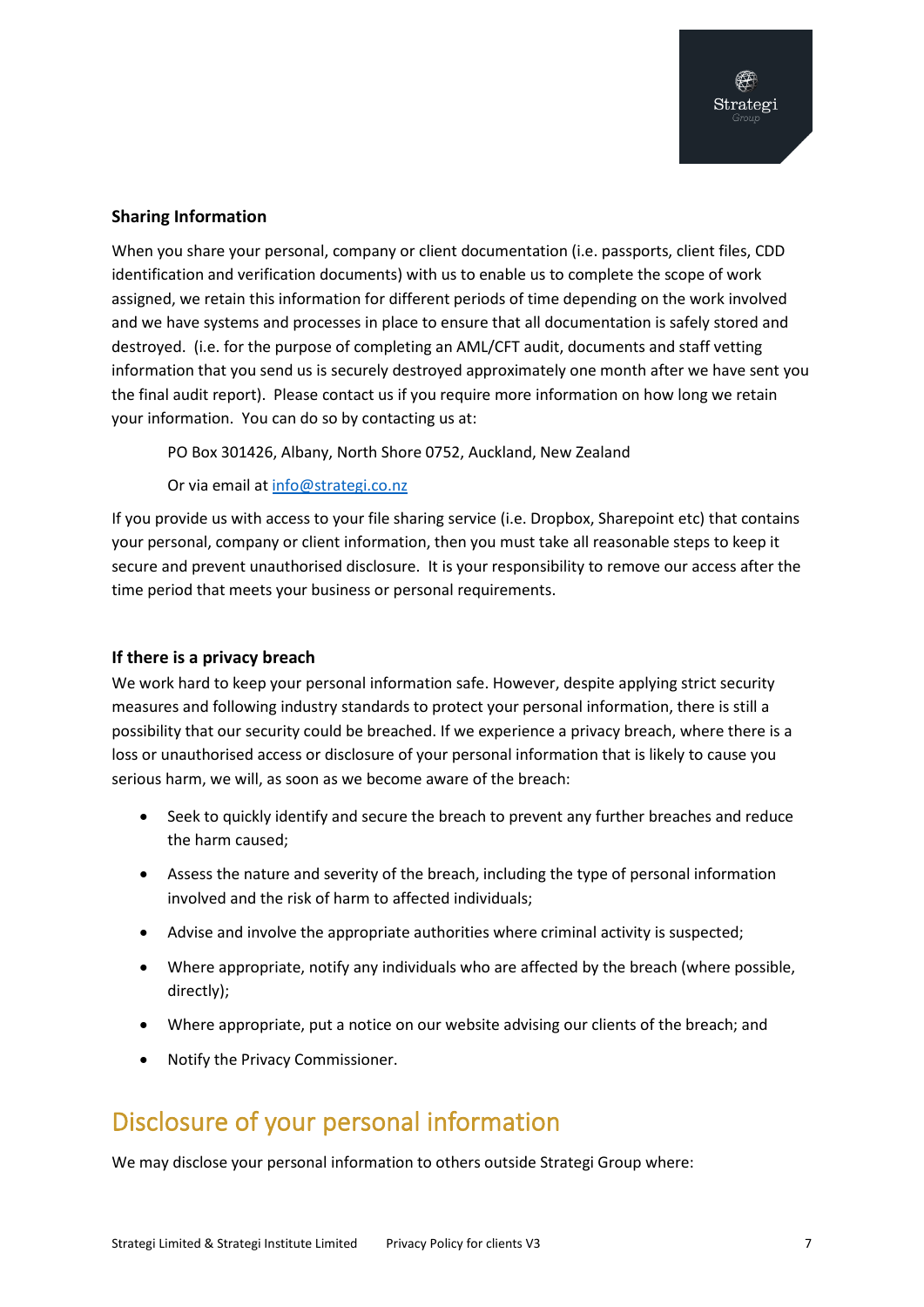- It is necessary to enable us to achieve the purpose that we collected the information for;
- We are required or authorised by law or where we have a public duty to do so;
- You have expressly consented to the disclosure or your consent can be reasonably inferred from the circumstances; or
- We are permitted to disclose the information under the Privacy Act 2020.

#### <span id="page-7-0"></span>**Parties we may disclose your information to**

Your personal information may be used by us for the purpose of providing advice and services to you and may also be used by agencies such as, but not limited to:

- Any out-sourced service provider who assists in the services we are required to carry out such as our IT provider of Microsoft SharePoint services (CodeBlue), CRM provider (Zoho), and Student Management System (Selma).
- Our external dispute resolution service;
- The regulator or supervisor;
- Credit reporting and debt collecting organisations;

For personal information collected by Strategi Institute, it may also be held on or disclosed to:

- The student management system (Selma),
- The online purchase platform (i.e. Shopify, Stripe),
- External moderators and Regulators (NZQA, Skills NZ, Tertiary Education Commission),
- The online learning platform (Radar)
- Immigration New Zealand (to check your eligibility to study with Strategi Institute),
- Public Trust New Zealand (information to ensure student fee protection),
- Your employer.

If we don't need to share your information with a third party in order to provide advice and services to you, we will not pass on your information to them without your consent. Under no circumstances will we sell or receive payment for disclosing your personal information.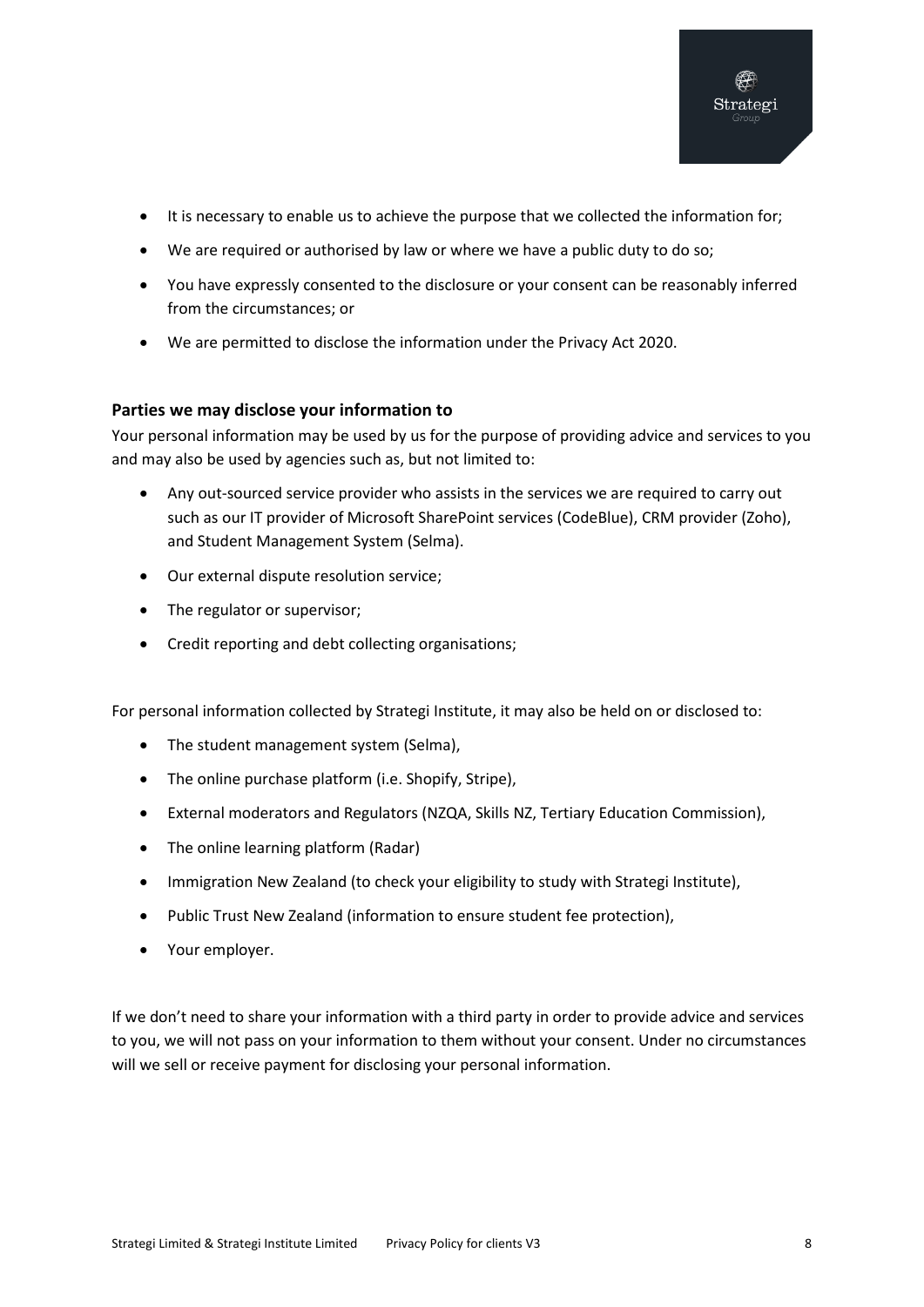#### <span id="page-8-0"></span>**Sending your information overseas**

We may send your personal information outside New Zealand, including to overseas service providers or other third parties who process or store our information, or provide certain services to us.

Where we do this, it does not change any of our commitments to you to safeguard your privacy. We make sure that appropriate security and information handling arrangements are in place and the information remains subject to confidentiality obligations.

All countries have different privacy laws and information protection standards. If we need to send your personal information to a country that has lower standards of information protection than in New Zealand, we will take appropriate measures to protect your personal information. Where it is not possible to ensure that appropriate security and information handling arrangements are in place, we will let you know and gain your consent prior to sending your personal information overseas.

#### <span id="page-8-1"></span>**Third party websites**

Through our website or our other social media pages, you may be able to link to other websites which are not under our control. We are not responsible for the privacy or security practices of those third-party websites and the sites are not covered by this Privacy Policy. Third party websites should have their own privacy and security policies and we encourage you to read them.

In addition, we have no knowledge of (or control over) the nature, content, and availability of those websites. We do not sponsor, recommend, or endorse anything contained on these linked websites. We do not accept any liability of any description for any loss suffered by you by relying on anything contained or not contained on these linked websites.

# <span id="page-8-2"></span>Right to access, correct and delete personal information

You have the right to request access to, correct and, in some circumstances, delete your personal information. You can do so by contacting us at:

PO Box 301426, Albany, North Shore 0752, Auckland, New Zealand

Or via email at [info@strategi.co.nz](mailto:info@strategi.co.nz) 

When you contact us with such a request, we will take steps to update or delete your personal information, provide you with access to your personal information and/or otherwise address your query within a reasonable period after we receive your request. To protect the security of your personal information, you may be required to provide identification before we update or provide you with access to your personal information*.*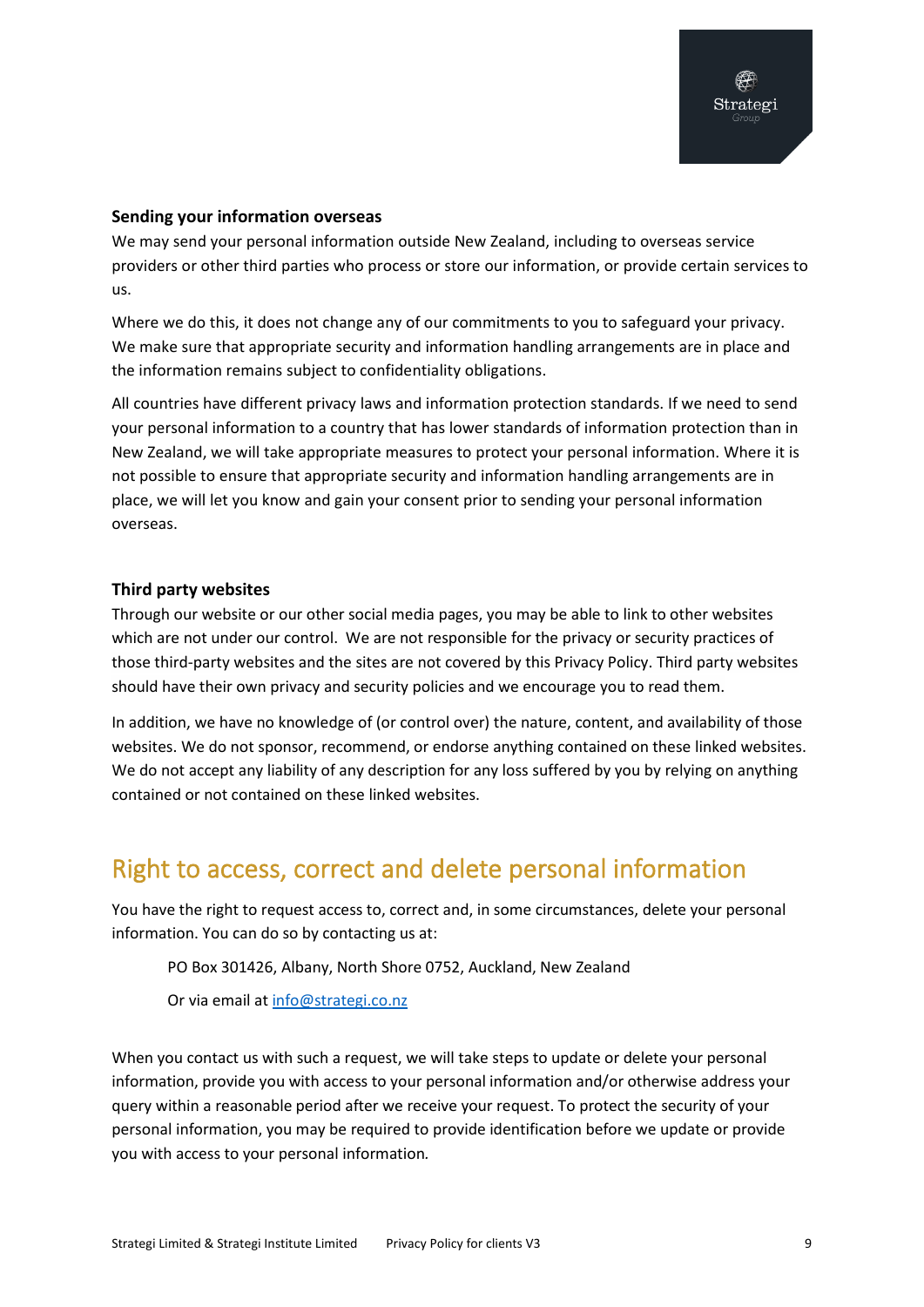We are only able to delete your personal information to the extent that it is not required to be held by us to satisfy any legal, regulatory, or similar requirements.

There is no fee for requesting that your personal information is corrected or deleted or for us to make corrections or deletions. In processing your request for access to your personal information, a reasonable cost may be charged. This charge covers such things as locating the information and supplying it to you.

There are some circumstances in which we are not required to give you access to your personal information. If we refuse to give you access or to correct or delete your personal information, we will let you know our reasons, except if the law prevents us from doing so.

If we refuse your request to correct or delete your personal information, you also have the right to request that a statement be associated with your personal information noting that you disagree with its accuracy.

If we refuse your request to access, correct or delete your personal information, we will also provide you with information on how you can complain about the refusal.

# <span id="page-9-0"></span>What happens if you do not provide us your information?

If you do not provide information we have requested, you may be unable to obtain or access our services for which the information is required. Please ask us if you are unsure what information is important and how this might affect you.

# <span id="page-9-1"></span>Changes to this Privacy Policy

We review this Privacy Policy periodically to keep it current and available on our website. If the changes are significant, we may advise you directly. You may also obtain a copy of the latest version by calling us on +64 9 414 1300.

# <span id="page-9-2"></span>Privacy Policy queries and concerns

If you are concerned about how your personal information is being handled or if you feel that we have compromised your privacy in some way, please contact us at:

PO Box 301426, Albany, North Shore 0752, Auckland, New Zealand

Or via email at [info@strategi.co.nz](mailto:info@strategi.co.nz) 

Or by phone +64 9 414 1300.